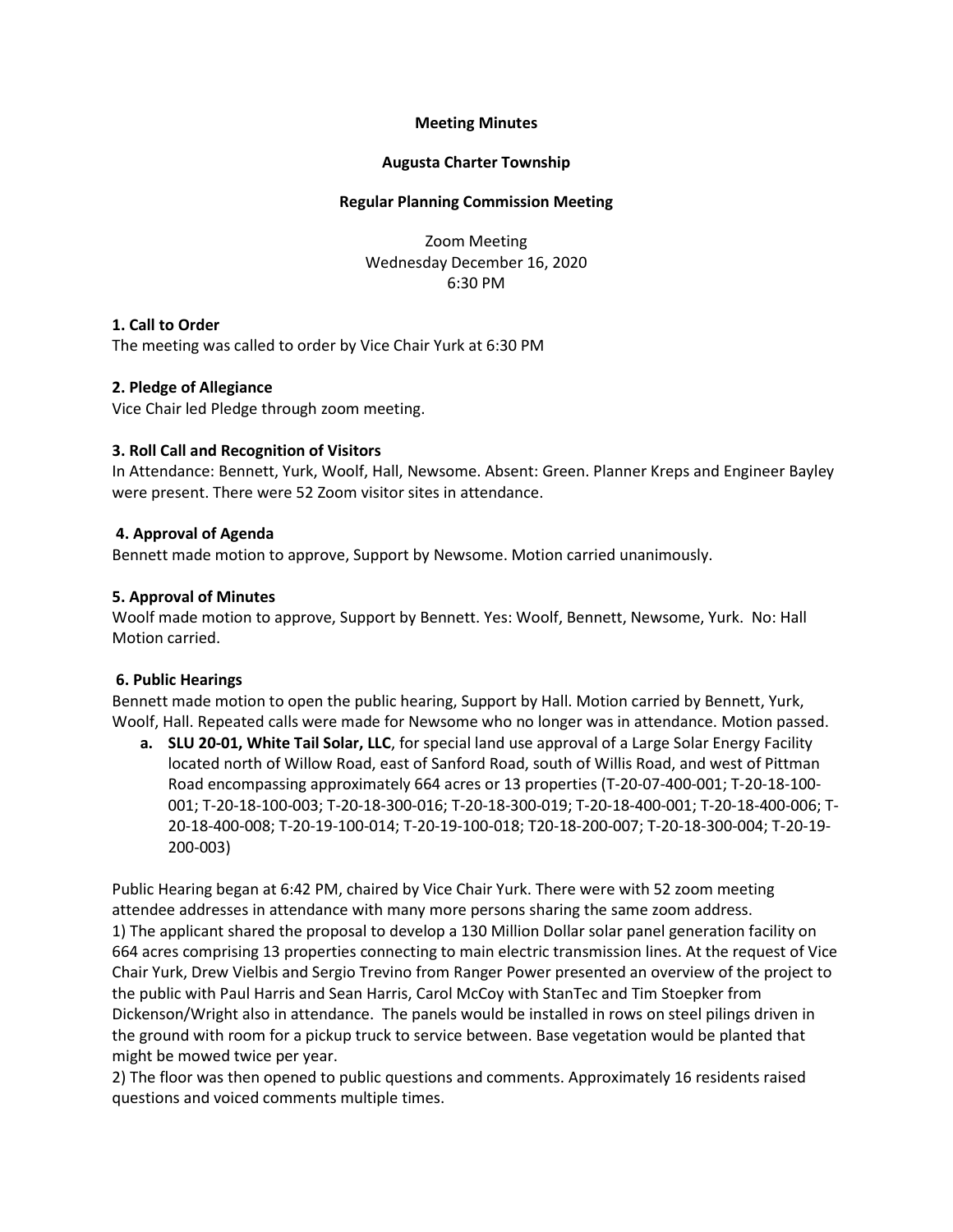Douglas Cohen – Willis Road Deborah Fuqua Frey – McKeon Road Amy & Dave Novess – Talladay Road Matthew Spence – McCrone Road Bryan Pinson – McCrone Road Douglas Lewis – Talladay Road Richard & Paula Hamill – McCrone Road Brian Shelby – Bunton Road Christine Guage – McCrone Road David Frey – McKeon Road Hilda Fair – McCrone Road Jesse Carpenter – McCrone Road Jay Talladay – Judd Road Carol Kovalak – Willow Road

Hand notes were taken of the questions by Vice Chair Yurk.

An additional 4 non-residents then added their comments after the residents completed.

Phil Santer Ann Arbor Spark Dave Snyder – Milan Justin Horvath – Shiawassee Economic Development Chuck Lippstreu – Michigan Agri-Business Association - Lansing

Vice Chair Yurk then called three times if there were any more comments and there were none.

Vice Chair Yurk then took up the matter at 8:25 PM of SLU-20-01, White Tail Solar's request by asking them to answer the public's questions individually. The questions and their answers follow:

- 1)  $Q -$  Will the project contain hazardous wastes?  $A No$ . The panels they propose use material unlike what was from the first generations and are EPA accepted. In fact the waste could be disposed in a land fill, but because of residual value most liking would be sold or recycled.
- 2) Q –Explain the Leases. A The leases are being made with landholders for up to 40 years and could include actual purchases.
- 3) Q- What would be the exit plan for end of life materials? A-There would be value left at end of life including recycling or resale. Was not clear if there would be an actual bond provided.
- 4) Q The project could kill birds and other wildlife. A. There system does not beam the energy to a central collector but is a passive collection.
- 5) Q Heat generation of panels. The panels while hot to the touch are not excessive
- 6) Q- Ownership. A- Ranger Power is the developer. The do all the work of permits and installation. When all is finished they would turn over the project to DTE.
- 7) Q-Why this Location? A- The site meets Ranger Power need of flat and level, dry and close to the end uses and transmission lines.
- 8)  $Q G$  ass Maintenance. A They plan to mow twice per year including fence line. The grass also helps to reflect energy to the panels.
- 9) Q- Noise. A- the only noise from the panels are motors that help follow the sun. This dissipates quickly within a short distance. The main converters that change the electric from DC to AC are louder and would be located in the middle of the project.
- 10) Q Use of the maintenance building. A Used for serving the units and not manned. A bathroom would be necessary using well water and septic per County codes.